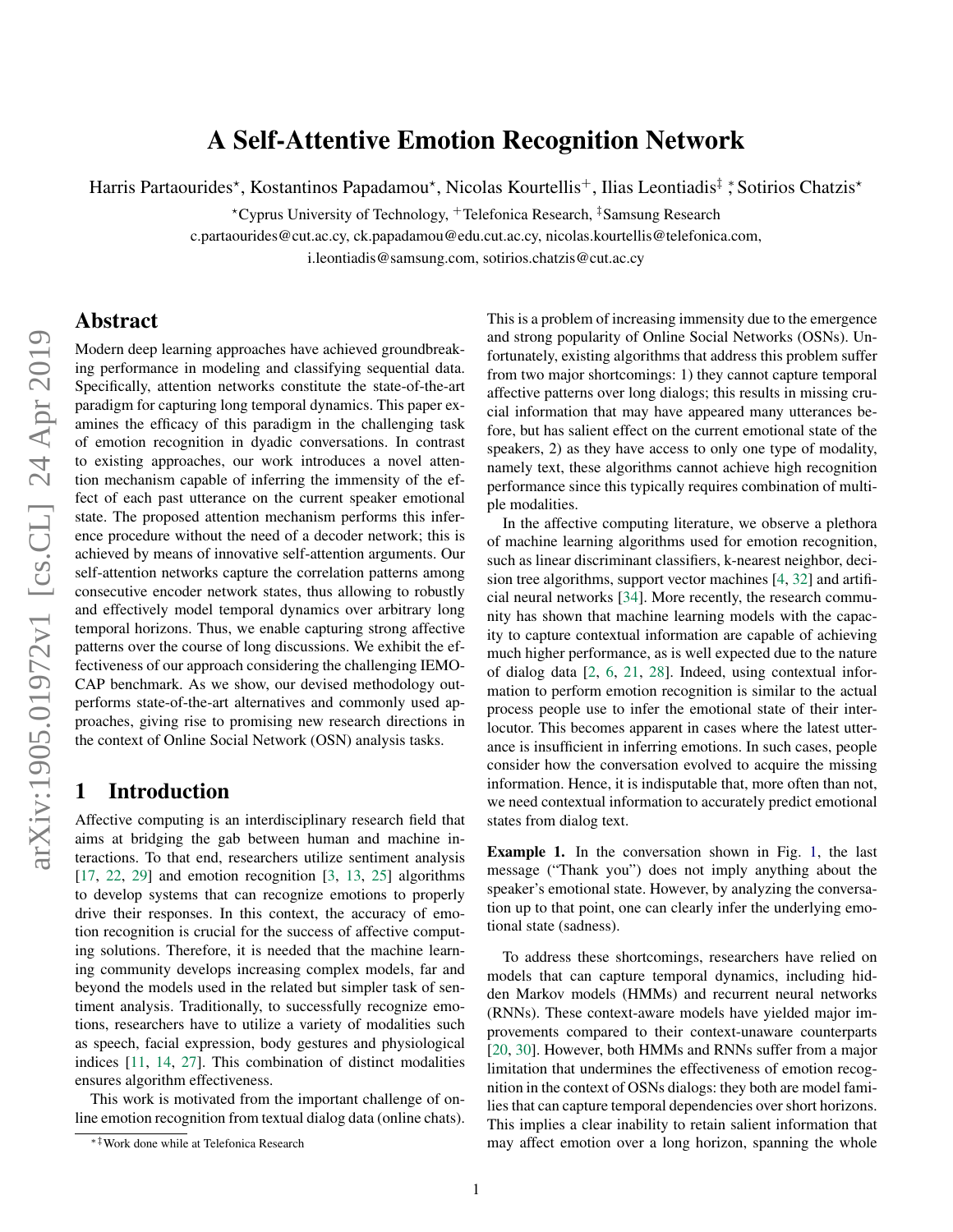<span id="page-1-0"></span>

Figure 1: A typical dialog segment (extracted from the IEMOCAP dataset [\[5\]](#page-6-11))

course of an OSN dialog.

Recently, the machine learning community has attempted to achieve a breakthrough in the performance of emotion recognition systems by relying on neural attention mechanisms [\[9\]](#page-6-12). These mechanisms build upon the short-term memory capabilities of RNNs to enable the creation of strong machine learning pipelines that can capture salient temporal dynamics over long horizons. However, their efficacy has been examined only in the context of modeling fused distinct modalities, including speech and facial gestures, in addition to text. Besides, existing works [\[12,](#page-6-13) [33\]](#page-7-7) have relied on single-layer Bidirectional RNNs (BiRNNs) [\[24\]](#page-7-8) for encoding context-level dialog dynamics; a fact that requires a-priori provision of the whole dialog to perform inference. This is clearly limiting, as it renders rather prohibitive the real-time analysis of OSN activity.

This paper offers a coherent solution that addresses the aforementioned limitations of the existing neural attention paradigm in the context of online emotion recognition from OSN dialog text. For the first time in the literature, we introduce a *self-attentive hierarchical encoder* network that is capable of extracting salient information on both the individual utterance level as well as the level of the dialog context, as it has evolved until any given time point. Specifically, our proposed model comprises a hierarchical encoding mechanism that performs representation extraction on two levels: The first employs a Bidirectional Long Short Term Memory (LSTM) [\[10\]](#page-6-14) that captures word-level contextual information in each individual utterance. The second utilizes a GRU [\[8\]](#page-6-15) that performs dialog context-level representation to allow for capturing the salient dynamics over the whole dialog span.

The formulated hierarchical encoder is complemented with a

novel self-attention (SA) mechanism. This is carefully designed to generate accurate inferences of how strongly the encoderobtained representations of the latest utterance at the final layer (*dialog state*) correlate with the corresponding representations pertaining to previous utterances. As these representations constitute RNN states, which inherently encode short-term dynamics, the so-obtained corelation information allows for establishing a notion of attention among the current and the previous *dialog states*. Therefore, this self-attention information can be leveraged to yield meaningful weights for effectively combining the whole history of dialog states into a highly informative dialog context vector; we eventually use the resulting selfattentive context vector to drive an accurate penultimate emotion recognition layer of high accuracy. We emphasize that our use of a simple GRU at the second level of the encoder, as apposed to a bidirectional one, allows for performing emotion inference without requiring a-priori provision of the whole dialog, that is in an online fashion. We dub our proposed approach the Self-attentive Emotion Recognition Network (SERN).

We experimentally evaluate our approach on the IEMO-CAP dataset [\[5\]](#page-6-11) and empirically demonstrate the significance of the introduced self-attention mechanism. Subsequently, we perform an ablation study to demonstrate the robustness of the proposed model. We empirically show an important enhancement of the attainable speaker emotional state inference capabilities. This is of vital importance for OSNs, since they are increasingly associated with distress and negative implications on users' mental health [\[7\]](#page-6-16).

The remainder of this paper is organized as follows. Section 2 provides a concise review of the methodological background of our approach. In Section 3, we introduce the proposed approach and elaborate on its training and inference algorithms. Section 4 constitutes an in-depth experimental evaluation of the proposed method using a popular benchmark dataset. Finally, in Section 5 we summarize our contribution and conclude this paper by discussing directions for future research.

# 2 Methodological Background

#### 2.1 Word Representations

In order for machine learning algorithms to perform analysis of word data, it is needed that the observed words are transformed into a vectorial representation; these are typically referred to as word embeddings in the related literature. Word2Vec [\[18\]](#page-6-17) is a popular embedding technique based on deep learning principles. It aims at yielding embedding spaces of low dimensionality and high representational power. This is achieved by postulating a one-hidden-layer softmax classifier which is presented with sentence fragments of fixed length, and is trained to predict the next word in the corresponding sentences. In a different vein, GloVe [\[19\]](#page-6-18) is an unsupervised algorithm for obtaining vector representations of words. Its main principle consists in capturing word-word concurrences based on the frequency that dictionary words co-occur in the available training corpus. In this work, we relay on the Word2Vec scheme; however, we elect to train the representations from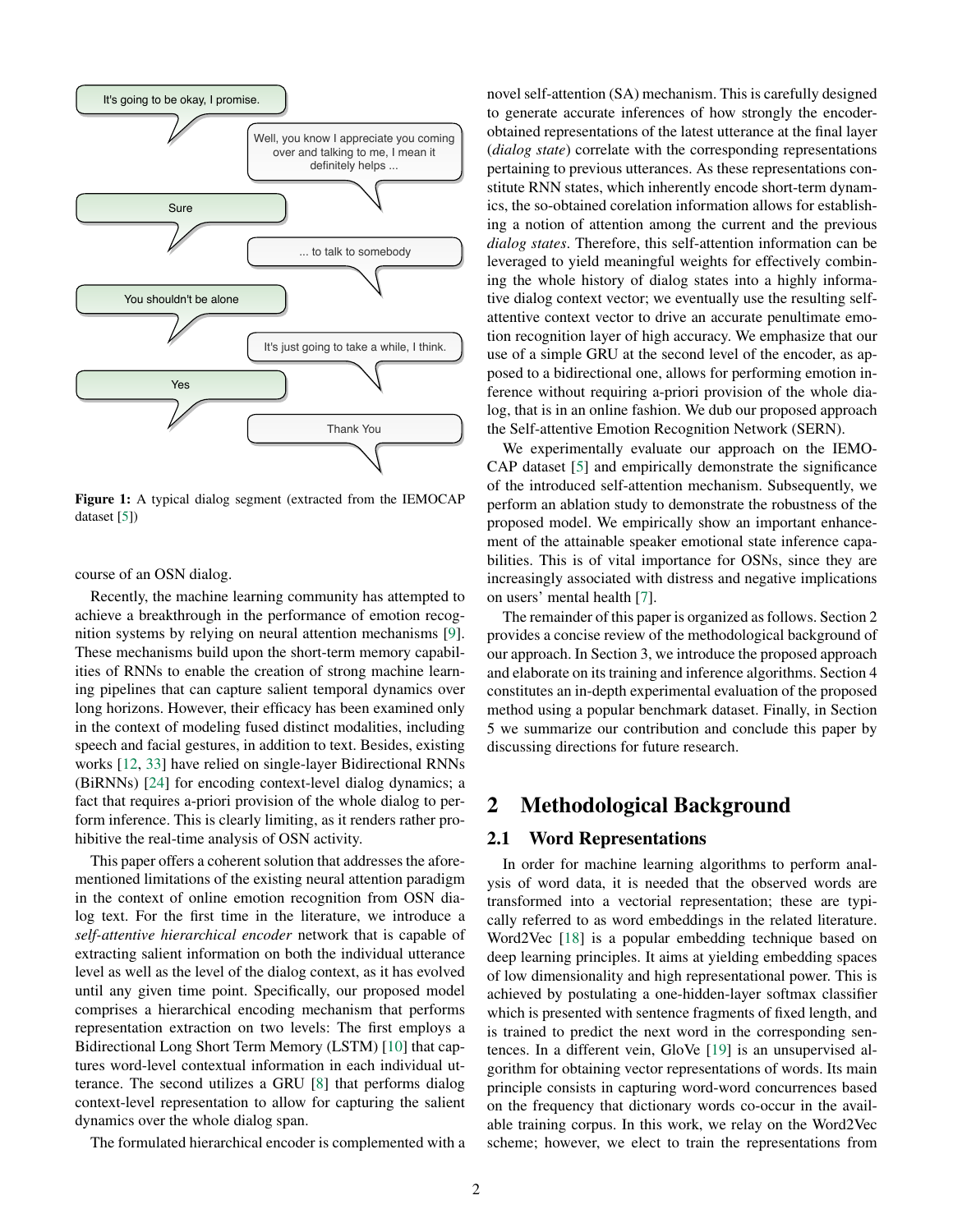scratch, using our available datasets, as opposed to resorting to the pretrained Word2Vec embeddings.

#### 2.2 Recurrent Neural Networks

A recurrent neural network (RNN) is a neural network with the capacity to model the temporal dependencies in sequential data. Given an input sequence  $x = (\mathbf{x}_1, ..., \mathbf{x}_T)$ , an RNN computes the hidden sequence  $h = (\mathbf{h}_1, ..., \mathbf{h}_T)$ ; its hidden vector  $h_t$  constitutes a concise representation of the temporal dynamics in a short-term horizon prior to time  $t$ . At each time step  $t$ , the hidden state  $h_t$  of the RNN is updated by  $h_t = f(h_{t-1}, x_t)$ where  $f$  is a non-linear activation function. Given the state sequence h, the network eventually computes an output sequence  $y = (\mathbf{y}_1, ..., \mathbf{y}_T)$ . A significant advantage of RNNs is the fact that they impose no limitations on input sequence length. However, practical application has shown that RNNs have difficulties in modeling long sequences. Specifically, RNNs are notorious for the exploding and vanishing gradients problem, which renders model training completely intractable for applications that entail long sequences.

To resolve these issues, two popular RNN variants are usually employed, namely the GRU [\[8\]](#page-6-15) and the LSTM [\[10\]](#page-6-14) network. The hidden state,  $h_t$ , of a GRU network at time t is given by:

$$
\mathbf{z}_t = \sigma(W_z \mathbf{x}_t + U_z \mathbf{h}_{t-1} + \mathbf{b}_z)
$$
 (1)

$$
\mathbf{r}_t = \sigma(W_r \mathbf{x}_t + U_r \mathbf{h}_{t-1} + \mathbf{b}_r)
$$
 (2)

$$
\mathbf{h}_t = (1 - \mathbf{z}_t) \circ \mathbf{h}_{t-1} + \mathbf{z}_t \circ \tanh(W_h \mathbf{x}_t + U_h(\mathbf{r}_t \circ \mathbf{h}_{t-1}) + \mathbf{b}_h)
$$
\n(3)

On the other hand the hidden state,  $h_t$ , of an LSTM network at time  $t$  is given by:

$$
\mathbf{f}_t = \sigma(W_f \mathbf{x}_t + U_f \mathbf{h}_{t-1} + \mathbf{b}_f)
$$
 (4)

$$
\mathbf{i}_t = \sigma(W_i \mathbf{x}_t + U_i \mathbf{h}_{t-1} + \mathbf{b}_i)
$$
 (5)

$$
\mathbf{o}_t = \sigma(W_o \mathbf{x}_t + U_o \mathbf{h}_{t-1} + \mathbf{b}_o)
$$
 (6)

$$
\mathbf{c}_t = \mathbf{f}_t \circ \mathbf{c}_{t-1} + \mathbf{i}_t \circ \tanh(W_c \mathbf{x}_t + U_c \mathbf{h}_{t-1} + \mathbf{b}_c) \tag{7}
$$

$$
\mathbf{h}_t = \mathbf{o}_t \circ \tanh(\mathbf{c}_t) \tag{8}
$$

In these equations, the  $W, U$ ,  $\mathbf{b}$  are the trainable parameters and  $\sigma$  is the logistic sigmoid function.

Finally, bidirectional formulations of RNNs have great use in natural language processing tasks. Specifically, when dealing with understanding of whole sentences, it is intuitive to jointly model the temporal dynamics that stem from reading the sentence both in a forward and a backward fashion. Indeed, this may facilitate a more complete extraction of syntactic context, which is crucial for language understanding. In essence, bidirectional RNN variants comprise two distinct RNNs, one presented with the observed sequence, and one presented with its reverse. At each time point, the state vectors  $\mathbf{h}_t$  of the two component RNNs are concatenated and presented as such to the penultimate layer of the network.

### 2.3 Neural Attention

Neural attention has been a major breakthrough in Deep Learning for Natural Language Processing, as it enables capturing long temporal dynamics that elude the capacity of RNN variants. Among the large collection of recently devised neural attention mechanisms, the vast majority build upon the concept of soft attention [\[31\]](#page-7-9). Given a sequence of hidden states  $h_t$  ( $t = 1, ..., T$ ), the attention mechanism computes the context vectors,  $c_t$ ; these are weighted sums of the available hidden states and are given by:

$$
a_s^t = softmax(score(\mathbf{h}_t, \mathbf{h}_s)), \ t \neq s \tag{9}
$$

$$
\mathbf{c}_t = \sum_s a_s^t \mathbf{h}_s \tag{10}
$$

In this expression, typical options for the score function are:

$$
score(\mathbf{h}_t, \mathbf{h}_s) = \begin{cases} \mathbf{h}_t^T \mathbf{h}_s \\ \mathbf{h}_t^T W_a \mathbf{h}_s \\ \mathbf{u}_a^T \tanh(W_a[\mathbf{h}_t; \mathbf{h}_s]) \end{cases} (11)
$$

where the  $W_a$  and  $\mathbf{u}_a$  are trainable parameters. In cases where we are dealing with a model generating whole sequences of different length from the input sequence, the  $h<sub>s</sub>$  is the current hidden state of the sequence-generating model component, also known as the decoder. On the other hand, when dealing with frame-level classification tasks where the penultimate network layer is a softmax classifier, as opposed to a decoder, the  $h_s$  can be the current state of the employed RNN, yielding

<span id="page-2-0"></span>
$$
a_s^t = softmax(score(\mathbf{h}_t, \mathbf{h}_s)), \ t \le s \tag{12}
$$

<span id="page-2-1"></span>
$$
\mathbf{c}_s = \sum_{t \le s} a_s^t \mathbf{h}_t \tag{13}
$$

# 3 Proposed Approach

As already discussed, the ultimate goal of this work is to enable accurate emotion recognition in online text chats. This gives rise to the challenging task of performing natural language understanding at both the utterance level and the dialog context up to the current utterance. This is a problem of immense complexity, since it requires the capacity to perform valid inference at the utterance level and effectively correlate the obtained information over arbitrarily long dialog durations.

To this end, we introduce a novel hierarchical encoder network that is capable of extracting salient information on the individual utterance level, and inferring potent temporal dynamics across the dialog duration. The latter capacity is enabled by appropriately implementing the concept of self-attention as an intrinsic part of our novel architecture.

Let us consider a dialog  $X = \{X_1, ..., X_s\}$ , where the  $X_s$  represents the s-th utterance of the dialog, and  $X_s$  =  $\{X_{s_1},...X_{s w_s}\}\,$  where  $w_s$  represents the word count in the s-th utterance. We seek a model capable of correctly recognizing the dominant emotion related to each utterance, summarized into the vector  $e \in E^S$ , where E is the considered addressed set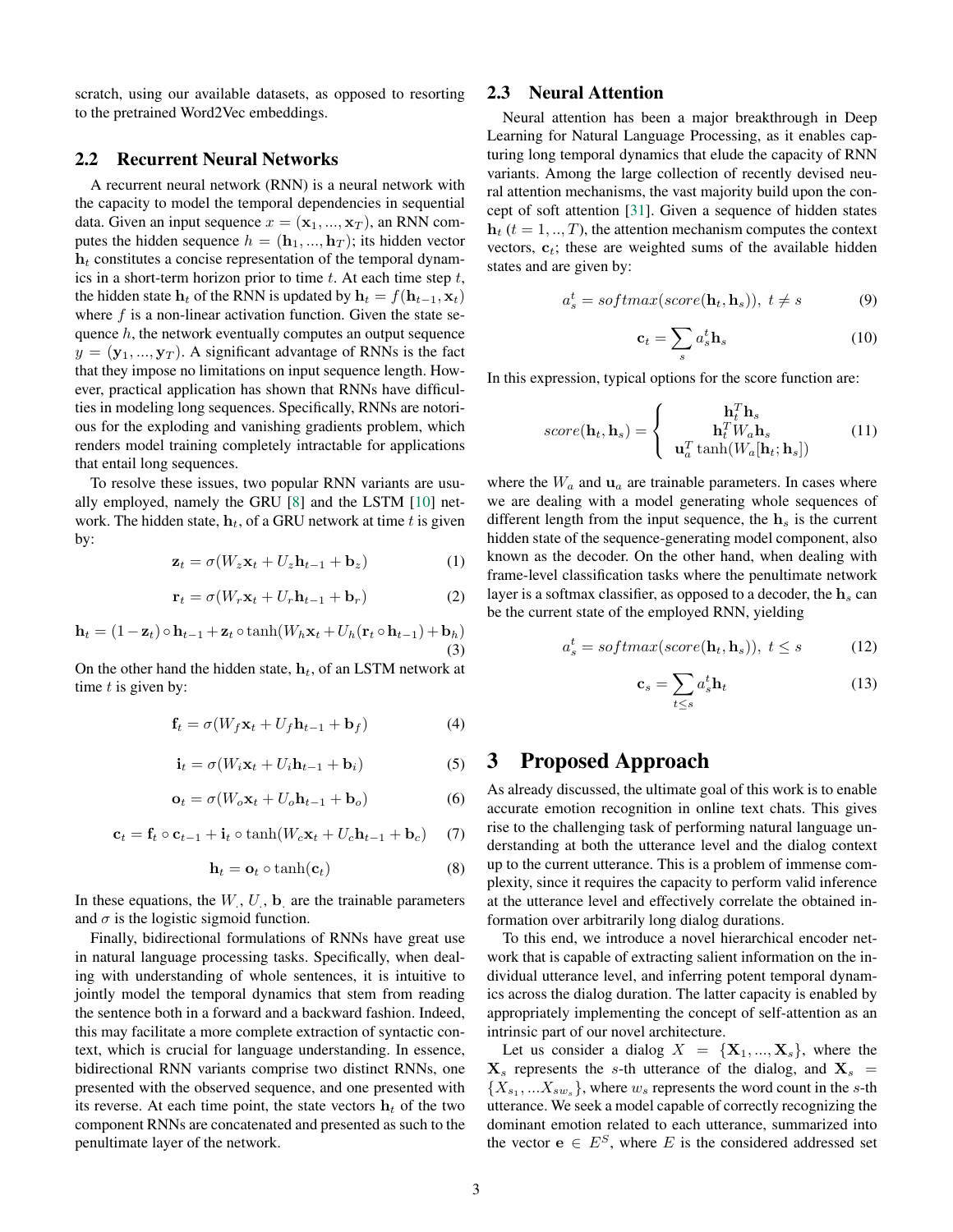<span id="page-3-0"></span>

Figure 2: SERN model configuration.

of emotions. In the following, we consider the six main emotion categories, namely angry, happy, sad, neutral, excited and frustrated; these are the emotions with an adequate amount of examples in the IEMOCAP dataset. A descriptive illustration of the proposed model configuration is provided in Fig [2.](#page-3-0)

Based on this motivation, our proposed approach comprises three consecutive core parts: Initially, a trainable *Word2Vec embeddings* mechanism is presented with the input sequence. Let us denote as  $\mathbf{m}_{st}$  the word embedding pertaining to the t-th token of the s-th utterance. Subsequently, a *bidirectional LSTM* (BiLSTM) is used to capture the salient lingual information contained within each utterance. We use a bidirectional LSTM to ensure optimal inference of syntactic structure at the utterance level, as typical in the literature. Let  $f_s^{utt}$  be the final state vector of the employed *utterance-level BiLSTM*, presented with the s-th utterance. This constitutes the latent vector representation fed to the *subsequent dialog-level GRU* network. Specifically, this network uses the BiLSTM-obtained latent vector representations of the preceding utterances to infer salient temporal dynamics at the dialog-context level, useful for driving a penultimate emotion classification layer.

Let us denote a running dialog comprising s utterances. The postulated GRU network presented with the utterance-level representations {  $\mathbf{f}_{s'}^{utt}$ } $_{s'=1}^{s}$  has generated a set of state vectors {  $\mathbf{f}_{s'}^{dial}\}_{s'=1}^{s}$  representing dialog-level semantic information. This could be used to drive a penultimate dialog context-informed emotion classification layer. However, as already discussed, RNN variants are only capable of capturing temporal dependencies over short-term horizons, with exponentially-decreasing temporal effect. As real-world dialogs may be quite long and entail a gradual temporal evolution that spans long time frames, it is imperative that we endow the proposed model with the capacity to capture such long temporal dynamics.

To this end, we deploy a *self-attention layer* on top of the dialog-level GRU network. As discussed in Section 2.3, the postulated self-attention mechanism computes, for the current utterance s, the affinity of its dialog-level representation,  $f_s^{dial}$ , with the representations pertaining to the previous utterances. On this basis, it computes an affinity-weighted average of these representations, as described in Eqs. [12-](#page-2-0)[13,](#page-2-1) which eventually drives emotion classification. We refer to this weighted average as the dialog context vector at step  $s, c_s$ .

We train the devised model in an end-to-end fashion. The employed training objective function is the categorical crossentropy of the model; this is a natural selection, as we are dealing with a frame-level classification problem. Specifically, we resort to stochastic gradient descent to obtain parameter estima-

<span id="page-3-2"></span>

| <b>Class</b>                      |  | Angry Sad Happy Frustrated Excited Neutral |                   |  |
|-----------------------------------|--|--------------------------------------------|-------------------|--|
| <b>Utterances</b> 1.103 1.084 595 |  |                                            | 1.849 1.041 1.708 |  |

Table 1: IEMOCAP dataset: Number of utterances on each emotion.

tors, employing the Adam optimizer [\[15\]](#page-6-19).

### 4 Experimental Evaluation

In this section, we perform a thorough experimental evaluation of our proposed model. We provide a quantitative assessment of the efficacy and effectiveness of SERN, combined with deep qualitative insights pertaining to the functionality of the selfattention scheme. Furthermore, we perform an ablation study to better illustrate the robustness of our approach. To this end, we utilize a well-known benchmark for emotion recognition, namely the IEMOCAP dataset [\[5\]](#page-6-11). We have implemented our model in TensorFlow [\[1\]](#page-6-20). The code of our implementation can be found on GitHub<sup>[1](#page-3-1)</sup>.

#### 4.1 IEMOCAP Dataset

The Interactive Emotional Dyadic Motion Capture (IEMO-CAP) database has been collected by emulating conversations in a controlled environment in order to study expressive human behaviors. The conversations have been performed by ten unique speakers over five dyadic sessions in both a scripted but also an improvisation manner, with various audio-visual modalities being recorded. Each utterance in the dataset is labeled by three human annotators using categorical labels; these include angry, sad, happy, frustrated, excited, neutral, as well as other categories which we omit in this study. The available annotation has been performed by three annotators who assess the emotional states of the speakers taking into consideration dialog context. Thus, this dataset requires that we employ a model capable of inferring potent dialog-level contextual dynamics, as is the case with the proposed approach.

In our experiments, we only utilize the textual modality (transcripts) of the dataset and the categorical labels of each utterance. The used label information is derived by performing majority voting on the three available annotations. This dataset contains 151 conversations with a total number of 10, 039 utterances. However, only 7, 380 utterances contain the six types of emotions we retain in this study; thus, the remaining utterances are omitted. Table [1](#page-3-2) provides a breakdown of the resulting dataset.

<span id="page-3-1"></span><sup>1</sup><https://github.com/Partaourides/SERN>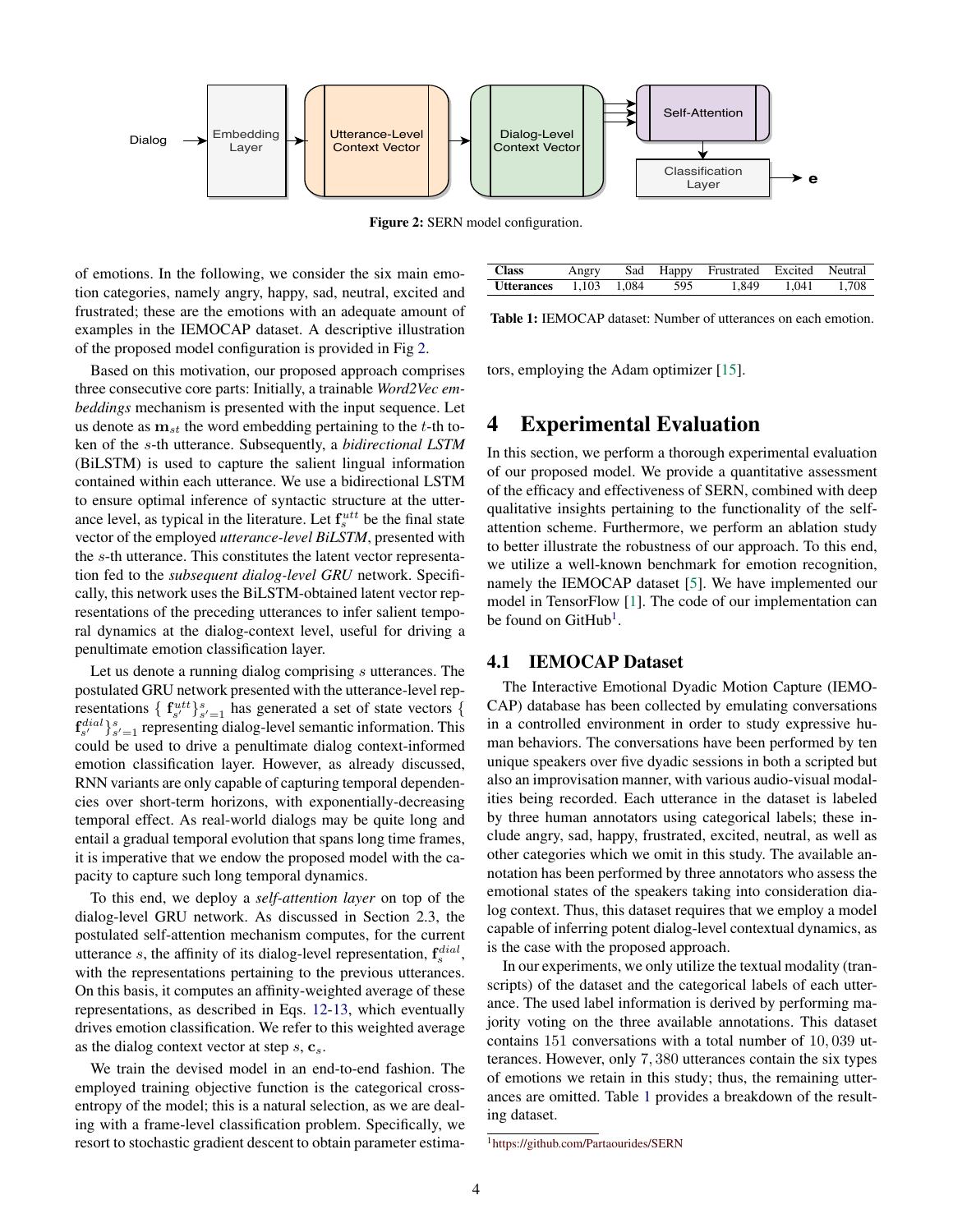<span id="page-4-1"></span>

| <b>Class</b>     | Angry |         | Sad Happy | Frustrated Excited Neutral |     |       | Dialogs |
|------------------|-------|---------|-----------|----------------------------|-----|-------|---------|
| Train+Validation |       | 933 839 | 452       | 1.468                      | 742 | 1.324 | 120     |
| Test             |       | 170 245 | 143       | 381                        | 299 | 384   |         |

Table 2: Model training: Dataset split.

<span id="page-4-2"></span>

|                | Accuracy             | <b>Precision</b>     | Recall               | <b>F1 Score</b>      |
|----------------|----------------------|----------------------|----------------------|----------------------|
| <b>SVM</b>     | $0.313 \ (\pm 0.00)$ | $0.484 \ (\pm 0.00)$ | $0.235 \ (\pm 0.00)$ | $0.316 \ (\pm 0.00)$ |
| <b>BiLSTM</b>  | $0.477 \ (\pm 0.01)$ | $0.471 (\pm 0.02)$   | $0.459 \ (\pm 0.01)$ | $0.465 \ (\pm 0.01)$ |
| $BiLSTM_{att}$ | $0.516 \ (\pm 0.02)$ | $0.516 \ (\pm 0.02)$ | $0.501 \ (\pm 0.02)$ | $0.509 \ (\pm 0.02)$ |
| <b>SERN</b>    | $0.522 \ (\pm 0.02)$ | $0.544 \ (\pm 0.02)$ | $0.517 \ (\pm 0.02)$ | $0.530 \ (\pm 0.02)$ |

Table 3: Performance metrics.

Our data pre-processing regimen consists in word-based sentence segmentation and removing words with low frequency (*frequency*  $<$  5); to this end, we use the NLTK <sup>[2](#page-4-0)</sup> library. Similar with [\[20\]](#page-6-10), we split the dataset into a training and test set by leaving out the fifth dyadic session. To perform hyperparameter tuning, we hold out a small representative subset of the training set (∼ 7%) to form a validation set. Table [2](#page-4-1) summarizes the details of this split.

### 4.2 Quantitative Study

To exhibit the effectiveness of our approach, we compare its performance with the following baselines:

- Support Vector Machine  $(SVM)$ : A simple classifier that does not consider utterance or dialog context information.
- Bidirectional LSTM  $(BiLSTM)$ : A neural network with the capacity to capture only the utterance-level contextual information.
- Bidirectional LSTM with self-attention  $(BiLSTM_{att})$ : A single-layer BiLSTM endowed with an additional self-attention mechanism, similar to Eqs. [12-](#page-2-0)[13.](#page-2-1)

In all cases, we perform stochastic gradient descent by means of the Adam algorithm with an initial learning rate of  $5E^{-3}$ , and epsilon,  $1E^{-8}$ . Hyper-parameter tuning for the SVM is performed under the grid search strategy. We train each model twenty times, with different initializations each time, and calculate the mean and standard deviation of the obtained accuracy, precision, recall and F1 scores. We present our results in Table [3.](#page-4-2) For exhibition purposes, Table [4](#page-4-3) depicts the confusion matrix obtained from a randomly picked experiment repetition, combined with the corresponding precision and recall metrics.

As we observe, SERN yields notable performance improvements over the alternatives in all performance metrics. We emphasize that application of the Student's t-test corroborates the statistical significance of the observed differences among the alternatives. Specifically, the p-values obtained on all performance metrics is below the 0.05 threshold. The confusion matrix of Table [4](#page-4-3) depicts the number of accurate and misclassified predictions; this illustrates the difficulties in predicting the actual emotional state of the speaker. Apparently, the most promi-

<span id="page-4-3"></span>

|                   | Angry | Excited | Frustrated | <b>Happy</b> | <b>Neutral</b> | Sad   | Recall |
|-------------------|-------|---------|------------|--------------|----------------|-------|--------|
| Angry             | 110   |         | 29         | 0            | 22             | ┑     | 0.647  |
| <b>Excited</b>    | 9     | 156     | 8          | 74           | 27             | 25    | 0.522  |
| <b>Frustrated</b> | 71    | 6       | 193        |              | 87             | 23    | 0.507  |
| <b>Happy</b>      | 14    | 19      | 0          | 80           | 29             |       | 0.559  |
| <b>Neutral</b>    | 35    | 34      | 83         | 11           | 197            | 24    | 0.513  |
| Sad               | Q     | 12      | 42         | 7            | 11             | 164   | 0.669  |
| <b>Precision</b>  | 0.444 | 0.681   | 0.544      | 0.462        | 0.528          | 0.672 |        |

Table 4: A randomly-picked confusion matrix and the corresponding precision and recall metrics. The confusion matrix rows and columns depict the ground-truth and the predicted emotions, respectively.

<span id="page-4-4"></span>

| Utterance at $t$                                                                             | $1 - 10$ | $t=9$ | $L-8$ | $1 - 7$ | $t-6$ $t-5$ $t-4$ | $1 - 3$ | $1 - 2$ | $t-1$ $t$ |                                                                                     | <b>Emotion</b>                                                    |
|----------------------------------------------------------------------------------------------|----------|-------|-------|---------|-------------------|---------|---------|-----------|-------------------------------------------------------------------------------------|-------------------------------------------------------------------|
| Oh, you infuriate me                                                                         |          |       |       |         |                   |         |         |           | $0.00$ $0.00$ $0.00$ $0.00$ $0.00$ $0.00$ $0.00$ $0.00$ $0.00$ $0.00$ $0.00$ $1.00$ | Angry                                                             |
| Yeah, well I ignore                                                                          |          |       |       |         |                   |         |         |           |                                                                                     | 0.01 0.00 0.00 0.00 0.01 0.01 0.00 0.01 0.06 0.20 0.70 Frustrated |
| And she-she's Larry's                                                                        |          |       |       |         |                   |         |         |           |                                                                                     | 0.00 0.00 0.00 0.02 0.00 0.04 0.24 0.01 0.00 0.00 0.69 Frustrated |
| Well, from your father's                                                                     |          |       |       |         |                   |         |         |           |                                                                                     | 0.00 0.00 0.01 0.00 0.00 0.16 0.05 0.02 0.00 0.07 0.68 Frustrated |
| Cause listen, I'm telling  0.01 0.07 0.00 0.03 0.15 0.02 0.00 0.01 0.20 0.28 0.21 Frustrated |          |       |       |         |                   |         |         |           |                                                                                     |                                                                   |
| What do you want from  0.07 0.01 0.00 0.05 0.09 0.13 0.03 0.02 0.22 0.08 0.30 Frustrated     |          |       |       |         |                   |         |         |           |                                                                                     |                                                                   |
| Every time I reach out                                                                       |          |       |       |         |                   |         |         |           |                                                                                     | 0.00 0.02 0.12 0.00 0.00 0.00 0.11 0.13 0.07 0.02 0.54 Frustrated |
| You're a considerate                                                                         |          |       |       |         |                   |         |         |           |                                                                                     | <b>Neutral</b>                                                    |
| To hell with that.                                                                           |          |       |       |         |                   |         |         |           | $0.01$ $0.10$ $0.69$ $0.00$ $0.00$ $0.04$ $0.00$ $0.00$ $0.00$ $0.00$ $0.15$        | Angry                                                             |

Table 5: Example A. Self-attention weights over windows spanning the latest nine utterances.  $t$  denotes the current timestep in the dialog.

<span id="page-4-5"></span>

| Utterance at $t$            | $t - 10$ | $t-9$ | $t-8$ | $t-7$ | $t-6$ | $t-5$ | $t-4$ | $t-3$ | $t-2$ | $t-1$                                                    | Ť. | Emotion |
|-----------------------------|----------|-------|-------|-------|-------|-------|-------|-------|-------|----------------------------------------------------------|----|---------|
| Then she's gone.            | 0.02     |       |       |       |       |       |       |       |       | $0.45$ 0.02 0.02 0.03 0.32 0.02 0.08 0.00 0.00 0.04      |    | Sad     |
| It's going to be $\ldots$   |          |       |       |       |       |       |       |       |       | $0.29$ 0.00 0.00 0.01 0.39 0.00 0.02 0.00 0.00 0.00 0.28 |    | Sad     |
| Well, you know              |          |       |       |       |       |       |       |       |       | 0.04 0.03 0.04 0.32 0.03 0.10 0.01 0.01 0.03 0.33 0.07   |    | Sad     |
| <b>Sure</b>                 |          |       |       |       |       |       |       |       |       | 0.05 0.08 0.21 0.08 0.11 0.07 0.01 0.07 0.11 0.09 0.12   |    | Sad     |
| to talk to somebody         | 0.01     |       |       |       |       |       |       |       |       |                                                          |    | Sad     |
| you shouldn't be            |          |       |       |       |       |       |       |       |       |                                                          |    | Sad     |
| It's just going to $\ldots$ |          |       |       |       |       |       |       |       |       |                                                          |    | Sad     |
| Yes.                        |          |       |       |       |       |       |       |       |       | 0.02 0.02 0.00 0.01 0.05 0.02 0.01 0.04 0.22 0.43 0.17   |    | Sad     |
| Ah.                         |          |       |       |       |       |       |       |       |       | 0.00 0.00 0.00 0.13 0.00 0.00 0.04 0.41 0.33 0.00 0.08   |    | Sad     |
| Thank you.                  |          |       |       |       |       |       |       |       |       | 0.00 0.01 0.06 0.03 0.02 0.04 0.16 0.29 0.18 0.09 0.10   |    | Sad     |

Table 6: Example B. Self-attention weights over windows spanning the latest ten utterances.  $t$  denotes the current timestep in the dialog.

nent difficulties arise between the (neutral, frustrated) and (excited,happy) pairs.

### 4.3 Qualitative Study

Here, we exhibit the role of the self-attention mechanism in enhancing the obtained emotion recognition accuracy. To this end, we train a variant of SERN whereby the context vectors are computed over time-windows spanning the latest ten utterances, as opposed to whole course of the dialog. In Tables [5](#page-4-4) and [6,](#page-4-5) we present the so-obtained self-attention weights over two representative dialog segments. It becomes apparent that utterances many steps in the past may play a crucial role in describing the current emotional state; this salient information would have been missed had it not been for the employed selfattention mechanism.

For instance, the last message of the dialog segment shown in Table [6,](#page-4-5) "Thank you," was uttered by a sad individual; this emotion can only be inferred through the utterances "you shouldn't be alone" and "It's just going to take a while, I think." Alternatively, the last message of the dialog segment in Table [5,](#page-4-4) "To hell with that," was uttered by an angry individual; this can be

<span id="page-4-0"></span><sup>2</sup>https://www.nltk.org/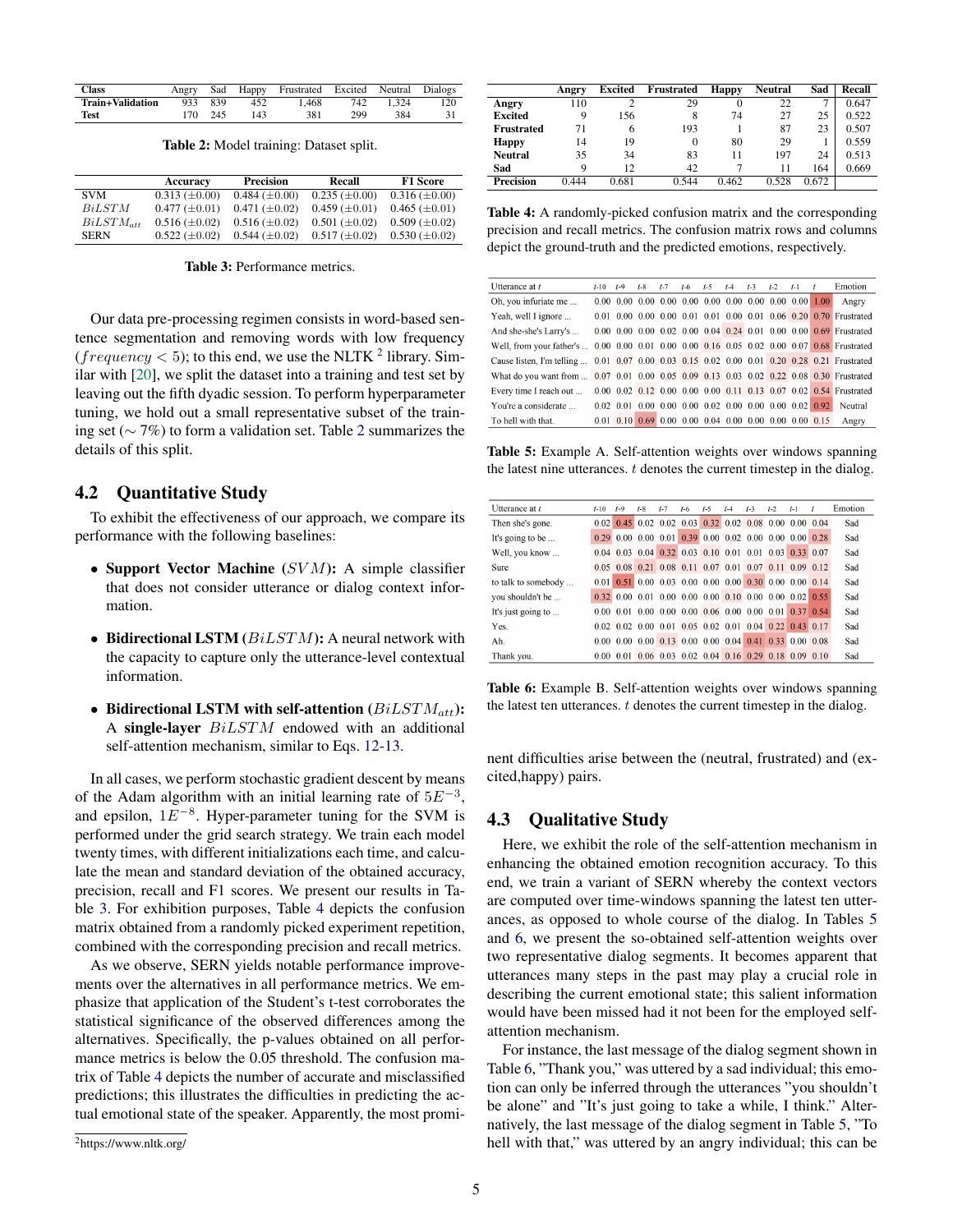<span id="page-5-0"></span>

| <b>Classes</b> | Accuracy             | <b>Precision</b>     | Recall               | <b>F1 Score</b>      |
|----------------|----------------------|----------------------|----------------------|----------------------|
| 4              | $0.689 \ (\pm 0.03)$ | $0.685 \ (\pm 0.02)$ | $0.699 \ (\pm 0.02)$ | $0.692 \ (\pm 0.02)$ |
|                | $0.583 \ (\pm 0.02)$ | $0.589 \ (\pm 0.02)$ | $0.569 \ (\pm 0.02)$ | $0.579 \ (\pm 0.02)$ |
| 6              | $0.522 (+0.02)$      | $0.544 \ (\pm 0.02)$ | $0.517 \ (\pm 0.02)$ | $0.530 \ (\pm 0.02)$ |

Table 7: Performance metrics of *SERN* trained on four, five and six emotions.

<span id="page-5-1"></span>

| <b>Classes</b> | Angry |                          | <b>Excited Frustrated Happy</b> |       | Neutral |       | Sad Happy+Excited |
|----------------|-------|--------------------------|---------------------------------|-------|---------|-------|-------------------|
|                | 0.617 | $\overline{\phantom{a}}$ | ۰                               | ٠     | 0.720   | 0.667 | 0.847             |
|                | 0.649 | 0.767                    | ٠                               | 0.317 | 0.685   | 0.635 | ٠                 |
| 6              | 0.444 | 0.681                    | 0.544                           | 0.462 | 0.528   | 0.672 | ٠                 |

Table 8: Classification precision breakdown for four, five and six detected emotions.

traced back to his/her emotional state during the first sentence, "Oh, you infuriate me sometimes. You know, it's not just my business if dad throws a fit." Even more crucially, we observe that the last utterance is not often the principal component that drives the emotional state of the speaker. This can be observed at column  $t$  of Tables [5](#page-4-4) and [6](#page-4-5) which contains self-attention weights which are less than the values at previous columns.

### 4.4 Ablation Study

To further assess the robustness of our model, we consider a different mixture of recognized emotions. First, we train and test it with five emotions (angry, happiness, sad, excited, neutral), hence ignoring the examples of the "frustrated" class; this is similar to [\[5\]](#page-6-11). Then, we also train and test our model with four emotions (angry, happiness, sad, neutral), by merging the "excitement" and "happiness" categories to a single "happiness" category, similar to [\[16,](#page-6-21) [23\]](#page-6-22). In Table [7,](#page-5-0) we present the obtained performance metrics, while in Table [8](#page-5-1) we offer a breakdown for each emotion. To provide deeper insights, Tables [9](#page-5-2) and [10](#page-5-3) depict the confusion matrices obtained on a randomly-picked experiment repetition, combined with the corresponding precision and recall metrics. We clearly observe that our method retains its robustness in these alternative settings. Interestingly, the angry and neutral emotions become easier to discern when we omit the frustrated class (five classes scenario); a similar improvement is obtained when we combine the happy and excited emotions (four classes scenario). We posit that this improvement stems from the high level of ambiguity between emotional types, even among human annotators.

Finally, we examine the effect of the number of previous utterances used to compute the inferred context vectors. To this end, we repeat our experiments with the SERN model using only the five, ten, twenty and fourty latest utterances to compute the context vectors, and compare to the outcome of the full-fledged model. Our obtained results are depicted in Table [11;](#page-5-4) it is obvious that using a window twenty steps long yields the best performance.

# 5 Conclusions

Accurate emotion recognition is a significant challenge for the developers and administrators of modern OSNs. Indeed, the im-

<span id="page-5-2"></span>

|                  | Angry | Excited | <b>Happy</b> | <b>Neutral</b> | Sad   | Recall |
|------------------|-------|---------|--------------|----------------|-------|--------|
| Angry            | 122   |         | 0            | 35             | 13    | 0.718  |
| <b>Excited</b>   | 7     | 102     | 121          | 36             | 33    | 0.341  |
| <b>Happy</b>     | 10    | 18      | 71           | 27             | 17    | 0.497  |
| <b>Neutral</b>   | 34    | 8       | 21           | 278            | 43    | 0.724  |
| Sad              | 15    | 5       | 11           | 30             | 184   | 0.751  |
| <b>Precision</b> | 0.649 | 0.767   | 0.317        | 0.685          | 0.635 |        |

Table 9: Five classes scenario: A randomly-picked confusion matrix and the corresponding precision and recall metrics.

<span id="page-5-3"></span>

|                  | Angry | Happy+Excited | Neutral | Sad   | Recall |
|------------------|-------|---------------|---------|-------|--------|
| Angry            | 116   |               | 37      | 16    | 0.682  |
| Happy+Excited    | 19    | 337           | 42      | 44    | 0.762  |
| <b>Neutral</b>   | 37    | 40            | 277     | 30    | 0.721  |
| Sad              | 16    | 20            | 29      | 180   | 0.735  |
| <b>Precision</b> | 0.617 | 0.847         | 0.720   | 0.667 |        |

Table 10: Four classes scenario: A randomly-picked confusion matrix and the corresponding precision and recall metrics.

<span id="page-5-4"></span>

|             | <b>Accuracy</b> | <b>Precision</b> | Recall | <b>F1 Score</b> |
|-------------|-----------------|------------------|--------|-----------------|
| $SERN_{5}$  | 0.557           | 0.563            | 0.552  | 0.558           |
| $SERN_{10}$ | 0.570           | 0.570            | 0.591  | 0.581           |
| $SERN_{20}$ | 0.584           | 0.583            | 0.580  | 0.582           |
| $SERN_{40}$ | 0.581           | 0.595            | 0.565  | 0.579           |
| <b>SERN</b> | 0.555           | 0.555            | 0.570  | 0.562           |

Table 11: Performance metrics of the proposed model using different window size.

portance of these algorithms lies at facilitating the accurate and timely recognition of the emotional state of the speaker. This renders them the key mechanism that could enable the development of effective mitigation strategies, for instance for dealing with cyberbullying and suicidal ideation in OSNs. However, this necessitates the availability of algorithms with high recognition accuracy.

In response to this need, in this paper we devised a selfattentive emotion recognition network that is composed of novel mixture of hierarchical encoding components and selfattention mechanisms. Our overarching goal was to enable a more potent modeling of the dialog dynamics, with special emphasis on accounting for long-term affective inference. Our formulation is carefully crafted to allow for predicting the emotional state of the speaker via a feed-forward scheme driven from the dialog evolution up to any desired time point. This endows SERN with real-time capability, thus permitting its usage directly on OSNs.

We performed a thorough experimental evaluation of our approach using the challenging IEMOCAP benchmark. We provided deep qualitative and quantitative insights to illustrate the efficacy of our modelling selections and the functional characteristics of our approach. In addition, we performed comparisons to a number of state-of-the-art alternatives and showcased the superiority of our approach. These findings vouched for the usefulness of the introduced novel modeling arguments that underlie SERN.

The promising findings of this work encourage us to pursue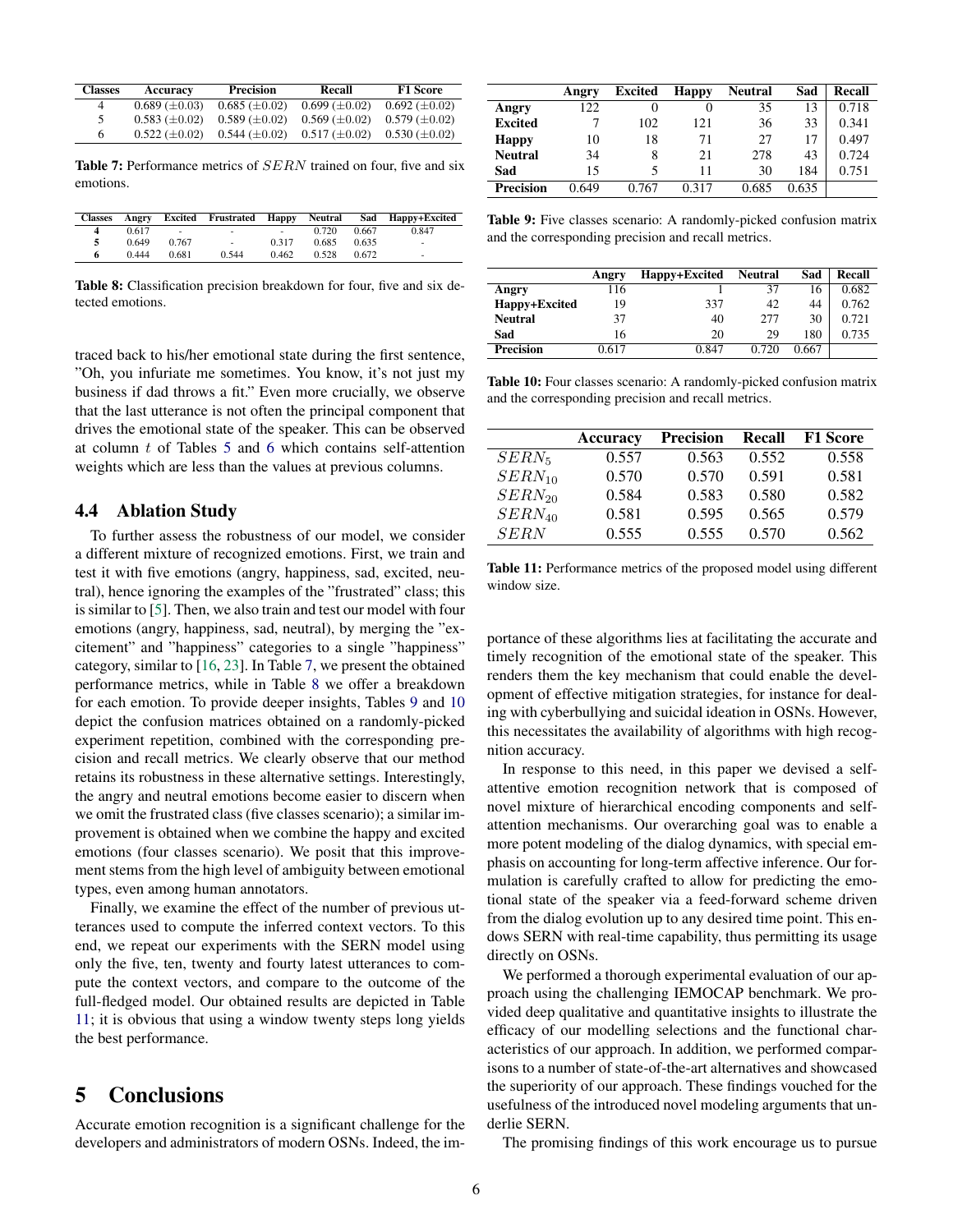the further evolution of SERN. We consider methodological extensions, for instance by exploring feedback-driven refinement by means of reinforcement learning techniques [\[26\]](#page-7-10). We also actively work on the integration of our model in a real-world OSN enhancement framework. These endeavors constitute our future research directives.

### Acknowledgments

This project has received funding from the European Union's Horizon 2020 Research and Innovation program under the Marie Skłodowska-Curie ENCASE project (Grant Agreement No. 691025). This work reflects only the authors' views; the Agency and the Commission are not responsible for any use that may be made of the information it contains.

### References

- <span id="page-6-20"></span>[1] M. Abadi, A. Agarwal, P. Barham, E. Brevdo, Z. Chen, C. Citro, G. S. Corrado, A. Davis, J. Dean, M. Devin, S. Ghemawat, I. Goodfellow, A. Harp, G. Irving, M. Isard, Y. Jia, R. Jozefowicz, L. Kaiser, M. Kudlur, J. Levenberg, D. Mané, R. Monga, S. Moore, D. Murray, C. Olah, M. Schuster, J. Shlens, B. Steiner, I. Sutskever, K. Talwar, P. Tucker, V. Vanhoucke, V. Vasudevan, F. Viegas, O. Vinyals, P. Warden, M. Wattenberg, M. Wicke, ´ Y. Yu, and X. Zheng. TensorFlow: Large-scale machine learning on heterogeneous systems, 2015. Software available from tensorflow.org.
- <span id="page-6-7"></span>[2] A. Agrawal and A. An. Unsupervised emotion detection from text using semantic and syntactic relations. In *Proceedings of the The 2012 IEEE/WIC/ACM International Joint Conferences on Web Intelligence and Intelligent Agent Technology-Volume 01*, pages 346–353. IEEE Computer Society, 2012.
- <span id="page-6-2"></span>[3] C. O. Alm, D. Roth, and R. Sproat. Emotions from text: machine learning for text-based emotion prediction. In *Proceedings of the conference on human language technology and empirical methods in natural language processing*, pages 579–586. Association for Computational Linguistics, 2005.
- <span id="page-6-6"></span>[4] S. Aman and S. Szpakowicz. Using roget's thesaurus for finegrained emotion recognition. In *Proceedings of the Third International Joint Conference on Natural Language Processing: Volume-I*, 2008.
- <span id="page-6-11"></span>[5] C. Busso, M. Bulut, C.-C. Lee, A. Kazemzadeh, E. Mower, S. Kim, J. N. Chang, S. Lee, and S. S. Narayanan. Iemocap: Interactive emotional dyadic motion capture database. *Language resources and evaluation*, 42(4):335, 2008.
- <span id="page-6-8"></span>[6] R. T. Cauldwell. Where did the anger go? the role of context in interpreting emotion in speech. In *ISCA Tutorial and Research Workshop (ITRW) on Speech and Emotion*, 2000.
- <span id="page-6-16"></span>[7] W. Chen and K.-H. Lee. Sharing, liking, commenting, and distressed? the pathway between facebook interaction and psychological distress. *Cyberpsychology, Behavior, and Social Networking*, 16(10):728–734, 2013.
- <span id="page-6-15"></span>[8] K. Cho, B. van Merrienboer, C. Gulcehre, F. Bougares, H. Schwenk, and Y. Bengio. Learning phrase representations using rnn encoder-decoder for statistical machine translation. In *Conference on Empirical Methods in Natural Language Processing (EMNLP 2014)*, 2014.
- <span id="page-6-12"></span>[9] D. Hazarika, S. Poria, A. Zadeh, E. Cambria, L.-P. Morency, and R. Zimmermann. Conversational memory network for emotion recognition in dyadic dialogue videos. In *Proceedings of the 2018 Conference of the North American Chapter of the Association for Computational Linguistics: Human Language Technologies, Volume 1 (Long Papers)*, volume 1, pages 2122–2132, 2018.
- <span id="page-6-14"></span>[10] S. Hochreiter and J. Schmidhuber. Long short-term memory. *Neural computation*, 9(8):1735–1780, 1997.
- <span id="page-6-4"></span>[11] L. E. Holzman and W. M. Pottenger. Classification of emotions in internet chat: An application of machine learning using speech phonemes. *Retrieved November*, 27(2011):50, 2003.
- <span id="page-6-13"></span>[12] P. Khurana, P. Agarwal, G. Shroff, and L. Vig. Resolving abstract anaphora implicitly in conversational assistants using a hierarchically stacked rnn. In *Proceedings of the 24th ACM SIGKDD International Conference on Knowledge Discovery & Data Mining*, pages 433–442. ACM, 2018.
- <span id="page-6-3"></span>[13] S. M. Kim, A. Valitutti, and R. A. Calvo. Evaluation of unsupervised emotion models to textual affect recognition. In *Proceedings of the NAACL HLT 2010 Workshop on Computational Approaches to Analysis and Generation of Emotion in Text*, pages 62–70. Association for Computational Linguistics, 2010.
- <span id="page-6-5"></span>[14] Y. Kim, H. Lee, and E. M. Provost. Deep learning for robust feature generation in audiovisual emotion recognition. In *Acoustics, Speech and Signal Processing (ICASSP), 2013 IEEE International Conference on*, pages 3687–3691. IEEE, 2013.
- <span id="page-6-19"></span>[15] D. P. Kingma and J. Ba. Adam: A method for stochastic optimization. *arXiv preprint arXiv:1412.6980*, 2014.
- <span id="page-6-21"></span>[16] C.-C. Lee, E. Mower, C. Busso, S. Lee, and S. Narayanan. Emotion recognition using a hierarchical binary decision tree approach. *Speech Communication*, 53(9-10):1162–1171, 2011.
- <span id="page-6-0"></span>[17] T. Li, Y. Zhang, and V. Sindhwani. A non-negative matrix trifactorization approach to sentiment classification with lexical prior knowledge. In *Proceedings of the Joint Conference of the 47th Annual Meeting of the ACL and the 4th International Joint Conference on Natural Language Processing of the AFNLP: Volume 1-Volume 1*, pages 244–252. Association for Computational Linguistics, 2009.
- <span id="page-6-17"></span>[18] T. Mikolov, K. Chen, G. S. Corrado, and J. A. Dean. Computing numeric representations of words in a high-dimensional space, May 19 2015. US Patent 9,037,464.
- <span id="page-6-18"></span>[19] J. Pennington, R. Socher, and C. Manning. Glove: Global vectors for word representation. In *Proceedings of the 2014 conference on empirical methods in natural language processing (EMNLP)*, pages 1532–1543, 2014.
- <span id="page-6-10"></span>[20] S. Poria, E. Cambria, D. Hazarika, N. Majumder, A. Zadeh, and L.-P. Morency. Context-dependent sentiment analysis in usergenerated videos. In *Proceedings of the 55th Annual Meeting of the Association for Computational Linguistics (Volume 1: Long Papers)*, volume 1, pages 873–883, 2017.
- <span id="page-6-9"></span>[21] Y. Ren, Y. Zhang, M. Zhang, and D. Ji. Context-sensitive twitter sentiment classification using neural network. In *AAAI*, pages 215–221, 2016.
- <span id="page-6-1"></span>[22] Y. Ren, Y. Zhang, M. Zhang, and D. Ji. Improving twitter sentiment classification using topic-enriched multi-prototype word embeddings. In *AAAI*, pages 3038–3044, 2016.
- <span id="page-6-22"></span>[23] V. Rozgic, S. Ananthakrishnan, S. Saleem, R. Kumar, and R. Prasad. Ensemble of svm trees for multimodal emotion recognition. In *Signal & Information Processing Association Annual Summit and Conference (APSIPA ASC), 2012 Asia-Pacific*, pages